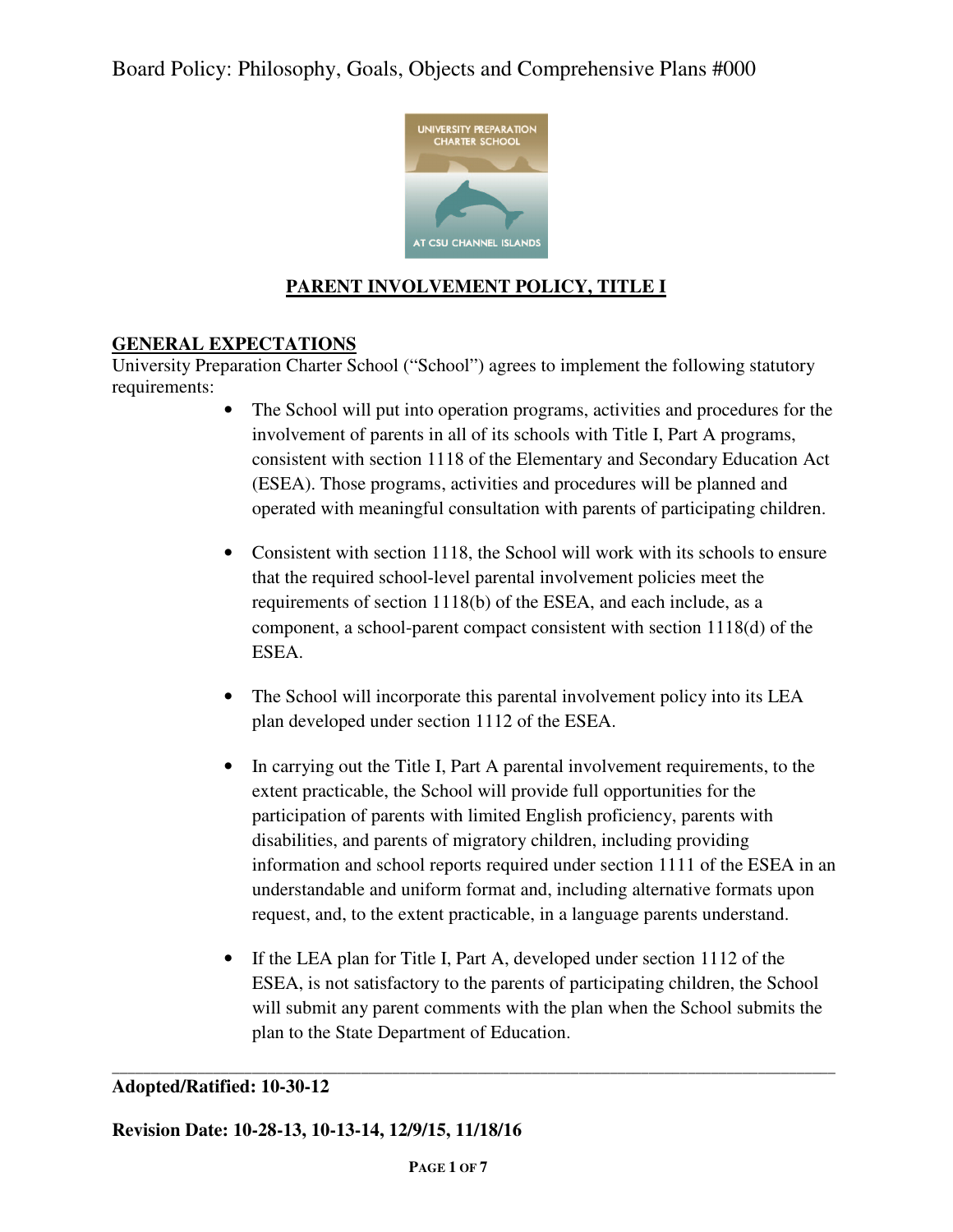- The School will involve the parents of children served in Title I, Part A schools in decisions about how the 1 percent of Title I, Part A funds reserved for parental involvement is spent, and will ensure that not less than 95 percent of the one percent reserved goes directly to the schools.
- The School will be governed by the following statutory definition of parental involvement, and expects that its Title I schools will carry out programs, activities and procedures in accordance with this definition:

*Parental involvement means the participation of parents in regular, two-way, and meaningful communication involving student academic learning and other school activities, including ensuring—* 

- *(A) that parents play an integral role in assisting their child's learning;*
- *(B) that parents are encouraged to be actively involved in their child's education at school;*
- *(C) that parents are full partners in their child's education and are included, as appropriate, in decision-making and on advisory committees to assist in the education of their child;*
- *(D) the carrying out of other activities, such as those described in section 1118 of the ESEA.*
- The School will inform parents and parental organizations of the purpose and existence of the Parental Information and Resource Center in the State.

### **DESCRIPTION OF HOW THE SCHOOL WILL IMPLEMENT REQUIRED SCHOOLWIDE PARENTAL INVOLVEMENT POLICY COMPONENTS**

To involve parents in the Title I program at the School, the following practices have been established:

- *School Site Council will review student/school progress each year.*
- *School Site Council will review the school plan (Single School Charter Plan) and provide recommendations to promote school improvement to the Board of Directors on an annual basis, as necessary.*
- *School Site Council will review the Parental Involvement Policy on a regular basis to assure it continues to meet the needs of the community and make changes as necessary.*

**Adopted/Ratified: 10-30-12** 

**Revision Date: 10-28-13, 10-13-14, 12/9/15, 11/18/16** 

**\_\_\_\_\_\_\_\_\_\_\_\_\_\_\_\_\_\_\_\_\_\_\_\_\_\_\_\_\_\_\_\_\_\_\_\_\_\_\_\_\_\_\_\_\_\_\_\_\_\_\_\_\_\_\_\_\_\_\_\_\_\_\_\_\_\_\_\_\_\_\_\_\_\_\_\_\_\_\_\_\_\_\_\_\_\_\_\_\_\_\_\_\_**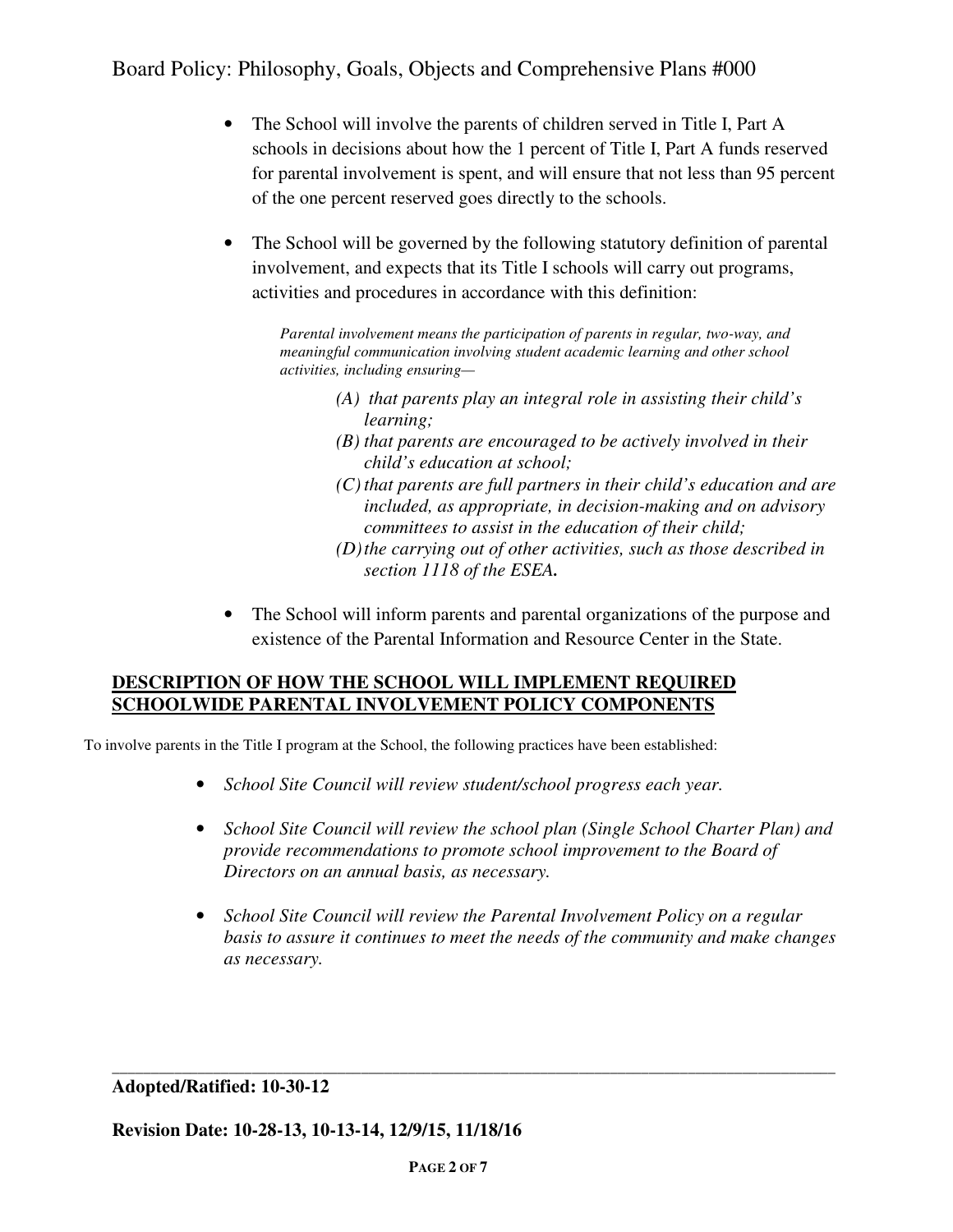- *English Learner Advisory Committee will specifically look at English Learner progress.*
- *English Learner Advisory Committee will provide input to the SSC regarding the school plan (Single School District Plan) as it pertains to English Learners.*
- *Annual parent meeting to review the school's progress toward meeting accountability goals; the progress of Title I subgroups will be specifically discussed, as well as, goals for those subgroups. Parents will be provided the opportunity to provide input toward the goals.*
- *The school will prepare a SARC (School Accountability Report Card) annually. It will be provided in multiple languages and be presented in a manner that is easy to understand.*
- *Administration/teachers will hold a number of parent education/information meetings during the school year to educate and inform parents about their student's educational program, strategies to assist their child at home, etc. While these meetings will be specifically designed to meet the needs of Title I students, all parents will be invited. Various opportunities will be provided for parental input.*
- *Monthly/Bi-monthly newsletter, website, and phone calls home will help keep parents informed about school activities, meetings, and conferences.*
- *Parents are invited to attend two parent/teacher conferences a year to review their child's progress. Parents will also be presented with a description of grade level standards.*
- *Parents will receive their child's state test score results with a guide to help understand the results. (The guide will be provided in English and Spanish.)*
- *Standards for achievement and interpretation of student assessment result will be communicated to parents by means of School Site Council, English Learner Advisory Committee, PTSA, parent meetings/workshops, and newsletters.*
- *Translation/Interpretation will be provided for parent/teacher conferences in English & Spanish; as requested. Upon request and with availability, interpretation for other language groups may be provided.*

**\_\_\_\_\_\_\_\_\_\_\_\_\_\_\_\_\_\_\_\_\_\_\_\_\_\_\_\_\_\_\_\_\_\_\_\_\_\_\_\_\_\_\_\_\_\_\_\_\_\_\_\_\_\_\_\_\_\_\_\_\_\_\_\_\_\_\_\_\_\_\_\_\_\_\_\_\_\_\_\_\_\_\_\_\_\_\_\_\_\_\_\_\_ Adopted/Ratified: 10-30-12**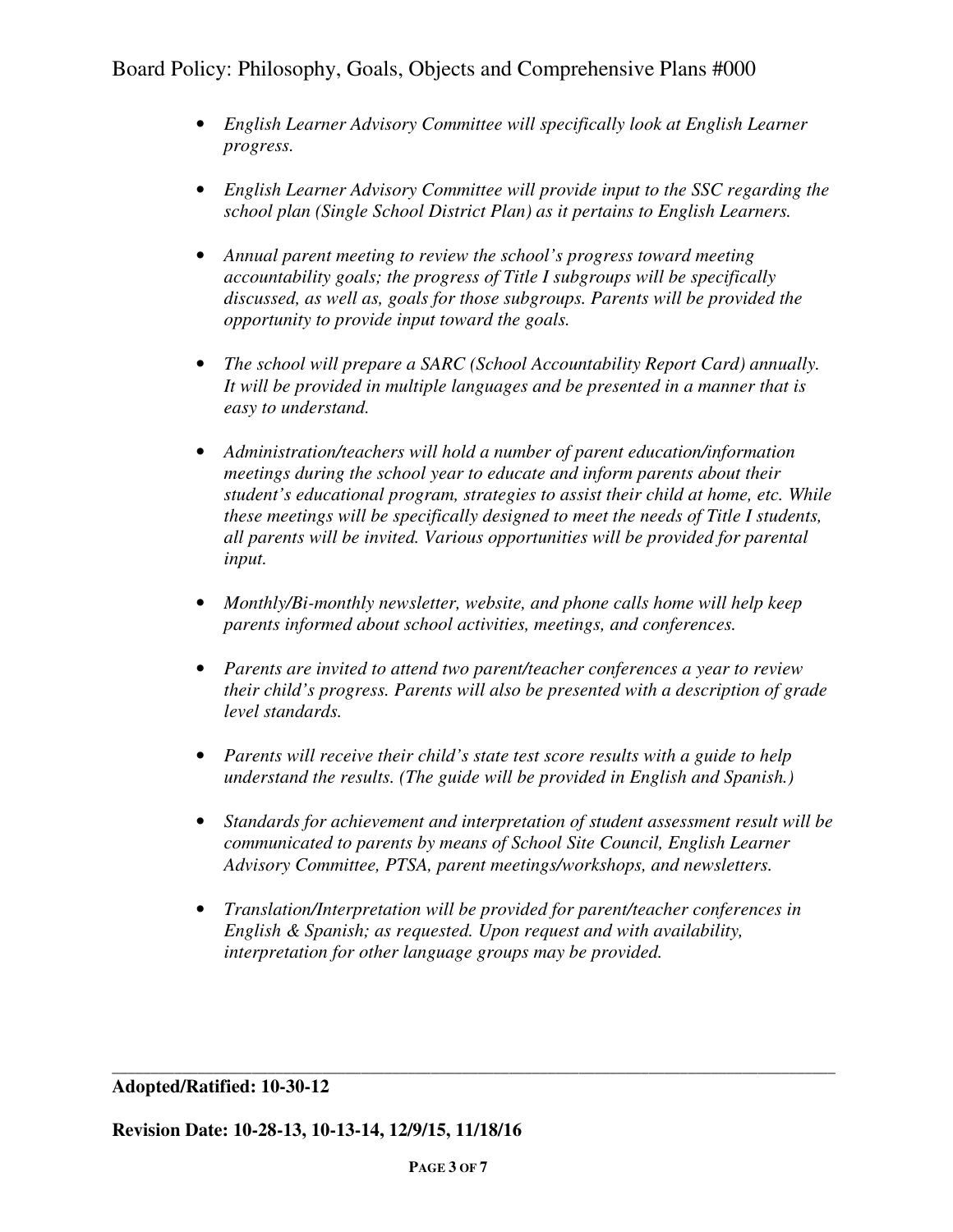## **School-Parent Compact**

This parent compact includes:

- 1) Student-Parent-School "Compact" (*pledge)*
- 2) Acknowledgement that you have read and discussed all information contained within the *Student and Parent Handbook.*

*It is important that families and schools work together to help students achieve high academic standards. Through a process that includes teachers, families, students and community representatives, the following are agreed upon responsibilities that we as partners will carry out to support student success in school and in life.* 

The following compact confirms our commitment to support each member of our school community as we work towards high levels of achievement for all students. The *Student and Parent Handbook* should be read and discussed by each student and parent together. Please contact your child's teacher or the school with questions regarding any of this material.

### *Student Pledge:*

- Attend school regularly and on time
- Come to school ready to learn with necessary materials and completed assignments/ homework
- Follow school and classroom rules as outlined by teachers and in the *Student and Parent Handbook*
- Treat students, staff, parents, and community members with respect; respect the school campus and facilities
- Ask questions when you do not understand
- Tell a teacher or staff member when academic or social help is needed

## *Parent/Guardian Pledge*:

- Make certain your child attends school regularly and on time
- Be respectful to all students, staff, parents, and community members
- Attend parent-teacher conferences, special events, and other school functions
- Speak directly to a staff member when there is a difficulty or when help is needed
- Support students in following school/classroom rules as outlined by teachers and in the *Student and Parent Handbook*
- Volunteer and/or donate a minimum of 2 hours per week by volunteering in the classroom, participating in PTSA activities, serving on the ELAC and/or SSC, doing home volunteer projects, donating funds to PTSA and more (watch for sign ups in newsletters and classrooms)

**\_\_\_\_\_\_\_\_\_\_\_\_\_\_\_\_\_\_\_\_\_\_\_\_\_\_\_\_\_\_\_\_\_\_\_\_\_\_\_\_\_\_\_\_\_\_\_\_\_\_\_\_\_\_\_\_\_\_\_\_\_\_\_\_\_\_\_\_\_\_\_\_\_\_\_\_\_\_\_\_\_\_\_\_\_\_\_\_\_\_\_\_\_** 

### *School Pledge*:

- Have high expectations and help every child develop a love of learning
- Provide a safe, caring and orderly learning environment
- Provide high quality curriculum and instruction for diverse learners

### **Adopted/Ratified: 10-30-12**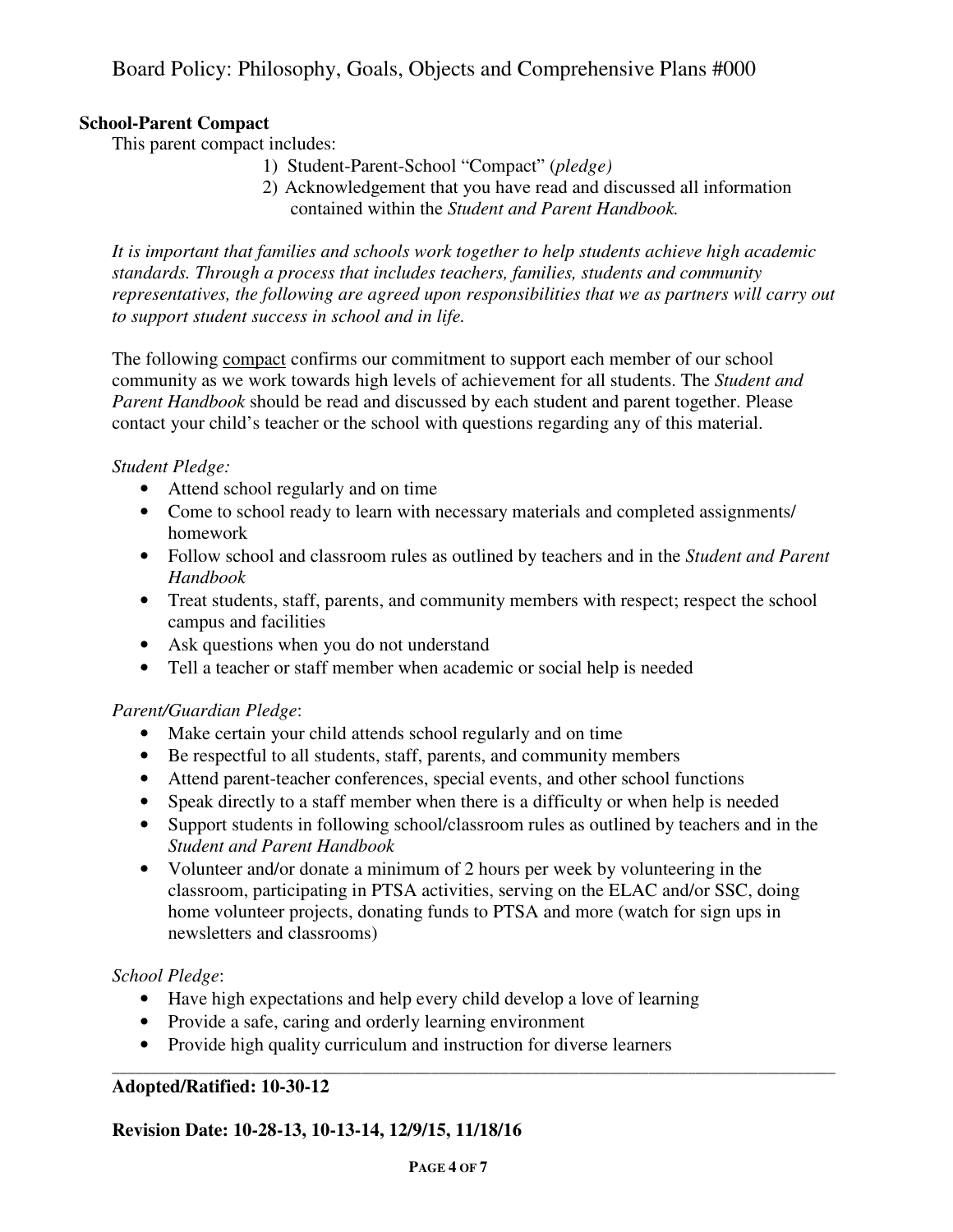- Maintain an open line of communication between home and school including regular progress reports and bi-annual conferences
- Be consistent in implementing the procedures and policies as outlined in the *Student and Parent Handbook* and Board Policies

## **Building Capacity for Involvement**

To ensure effective involvement of parents and to support a partnership with parents, and the community, to improve student academic achievement: The School will, with the assistance of its Title I, Part A schools, provide assistance to parents of children served by the School, as appropriate, in understanding topics such as the following, by undertaking the actions described in this paragraph --

- the State's academic content standards,
- the State's student academic achievement standards,
- the State and local academic assessments including alternate assessments,
- the requirements of Title 1 Part A funding how to monitor their child's progress, and
- how to work with educators:

*The School will provide a variety of opportunities for parents to attend workshops that will focus on the state standards for a particular grade level(s). In these workshops examples, including assessment examples, will be provided to help parents*  to fully understand the expectations. School Site Council and English Learner *Advisory Committee will review state standards in respect to state accountability,. Open lines of communication will assist parents in monitoring their child's progress. At the middle school site, parents can check their child's grades and closely monitor progress via the internet through Parent Connect. Parents will receive an orientation regarding access to Parent Connect and parents will be given access to school computers before/during/after school and during office hours. Parents will also be shown how to access the school website to monitor teacher communication regarding classroom assignments. During parent/teacher conferences, teachers will provide an overview of standards the child is currently working on, progress towards those standards, and strategies the parent can use at home to assist with further progress. Teacher will encourage parents to provide input and communication through a variety of ways: phone, email, communication journals, and in person communication.*

• The School will provide materials and training to help parents work with their children to improve their children's academic achievement, such as literacy training, and using technology, as appropriate, to foster parental involvement.

*Parent education nights will be scheduled throughout the school year, focusing on a variety of topics to include reading, math, homework help, etc. Via workshops and* 

**\_\_\_\_\_\_\_\_\_\_\_\_\_\_\_\_\_\_\_\_\_\_\_\_\_\_\_\_\_\_\_\_\_\_\_\_\_\_\_\_\_\_\_\_\_\_\_\_\_\_\_\_\_\_\_\_\_\_\_\_\_\_\_\_\_\_\_\_\_\_\_\_\_\_\_\_\_\_\_\_\_\_\_\_\_\_\_\_\_\_\_\_\_** 

## **Adopted/Ratified: 10-30-12**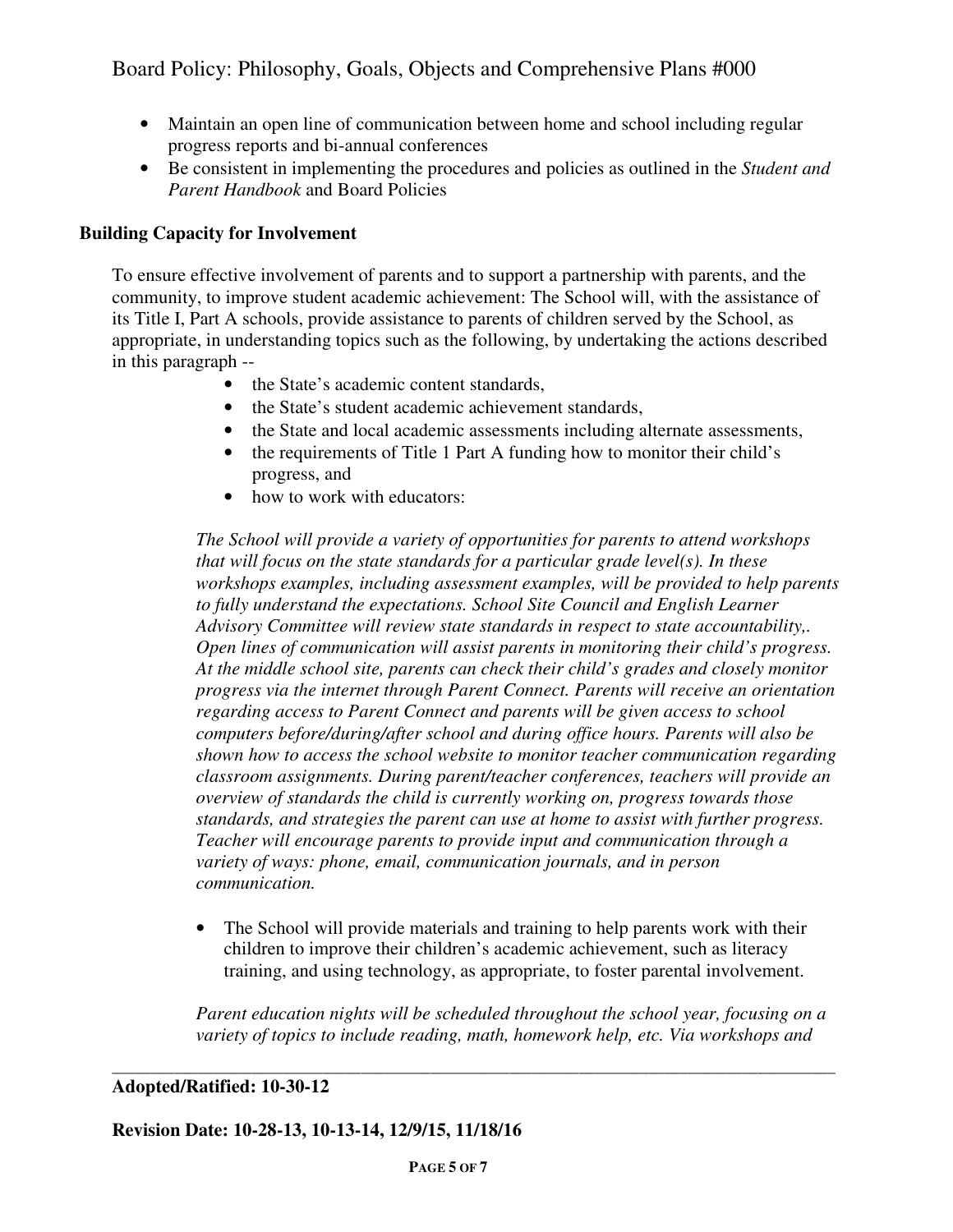*one-on-one training, parents will be shown how to access resources on the computer such as Parent Connect, school website, web based programs that target specific skills for their child. During parent/teacher conferences, teachers will provide parents with resources, as necessary, to help their child at home with areas of deficiency.* 

• The School will, with the assistance of its staff and parents, educate its teachers, pupil services personnel, principals and other staff, in how to reach out to, communicate with, and work with parents as equal partners, in the value and utility of contributions of parents, and in how to implement and coordinate parent programs and build ties between parents and schools, by:

*On Thursday afternoons, during teacher collaboration and on staff in-service days, the teachers and staff will participate in a variety of professional development opportunities focused on student achievement. Included in this will be planning and training regarding the coordination of services to assist Title I students. Strategies for creating and maintaining strong parent/teacher partnerships will be considered. Resources from the Ventura County Office of Education, Title programs, will be utilized to better inform the staff about current research and practices in the area of parental involvement. Staff will also be directed to other resources provided by the state of California and other outside resources.* 

• The School will, to the extent feasible and appropriate, coordinate and integrate parental involvement programs with other community programs:

*The school has a preschool on site that is partially funded by Pleasant Valley Neighborhoods for Learning and State Preschool funding. The preschool program coordinates its program with the elementary school to include parental involvement activities, community building activities, kindergarten readiness activities, etc. Additionally, the School periodically holds Family Resource nights that provide parents an opportunity to do a fun activity with their child and/or practice an academic strategy with coaching from teachers.* 

• The School will take the following actions to ensure that information related to the school and parent- programs, meetings, and other activities, is sent to the parents of participating children in an understandable and uniform format, including alternative formats upon request, and, to the extent practicable, in a language the parents can understand:

*Notifications will be given in a variety of formats and languages. Flyers will be sent out, notifications placed in the newsletter, on the website, and via the phone call home system in multiple languages. The information will also be placed on the school marquee and message boards in front of the school.* 

### **Adopted/Ratified: 10-30-12**

**Revision Date: 10-28-13, 10-13-14, 12/9/15, 11/18/16** 

**\_\_\_\_\_\_\_\_\_\_\_\_\_\_\_\_\_\_\_\_\_\_\_\_\_\_\_\_\_\_\_\_\_\_\_\_\_\_\_\_\_\_\_\_\_\_\_\_\_\_\_\_\_\_\_\_\_\_\_\_\_\_\_\_\_\_\_\_\_\_\_\_\_\_\_\_\_\_\_\_\_\_\_\_\_\_\_\_\_\_\_\_\_**